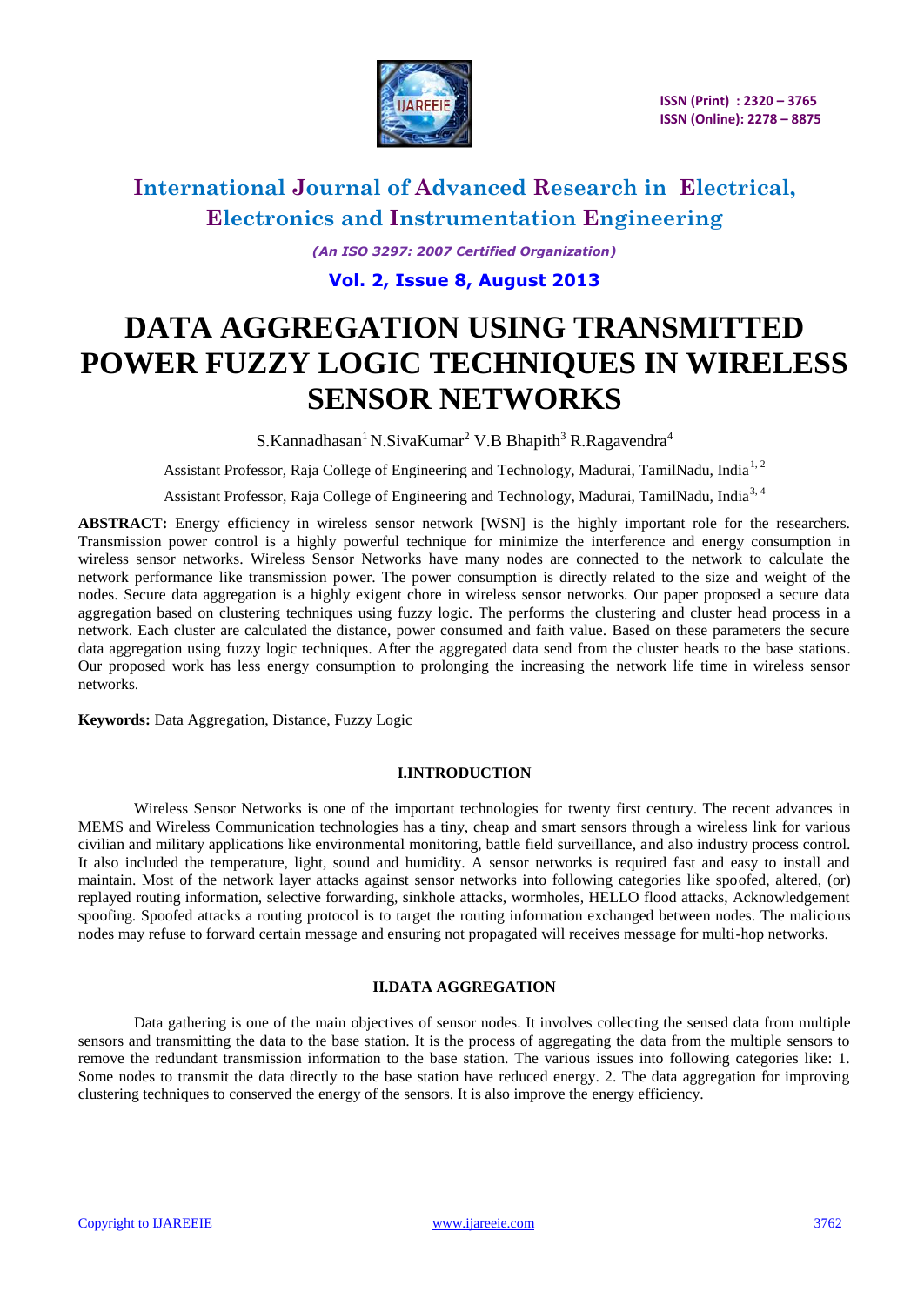

*(An ISO 3297: 2007 Certified Organization)*

**Vol. 2, Issue 8, August 2013**



Fig. 1: Network Structure Data Aggregation in Wireless Sensor Networks

#### **III. ATTCAKS IN WSNs**

Wormholes attack is a severe threat in wireless sensor networks. The packets from one location tunnels and replays to another location. Jamming attacks the sensor nodes using the radio frequencies causes the message are corrupted in a network. Modification attacks to change the data after send through the receiver. Denial of Service (DOS) attack attempt to computer resources in all layer of OSI model.

#### **IV. PROPOSED WORK**

This Paper presents is to detect the shortest path between the neighbour nodes in the network to transmitted the power and improve the network life time of the network using Fuzzy Logic. It includes three phases to improve the network performance using adaptive transmission technique

#### *A. Neighbour Identification*

 Network nodes are represented by the vertices and also direct connectivity between the nodes by the edges. Sensor nodes are maximum flow from one node to the other node to calculate the distance. The Combinatorial Structure are called as network structure. The Number of vertices are connected to the source node in a network is called its neighbour node and the number of edges are its size. Two or more edges of a network joining the same pair of vertices are called multiple edges and corresponding network is known as multipath network.

#### *B. Shortest Path Detection*

 Networks can be represented by weighted graphs. The nodes are the vertices. The communication links are the edges. Edge weights can be used to represent metrics, e.g. cost associated with the communication links. The distance between two vertices i and j is the length of a shortest path joining them and is denoted by  $D[i,j]$ .

#### *C. Transmission Power*

 In wireless sensor networks, the nodes are read the number of edges from the source node to the neighbour node. First we initialize the transmission power is denoted X. If the node i is less than number of edges then get the distance between the edges to transmitted power in the networks. If the Edges is less than the distance, write down the transmitted power and then calculate the total transmitted power consumed value. Final we calculate the Total power consumed of the whole networks.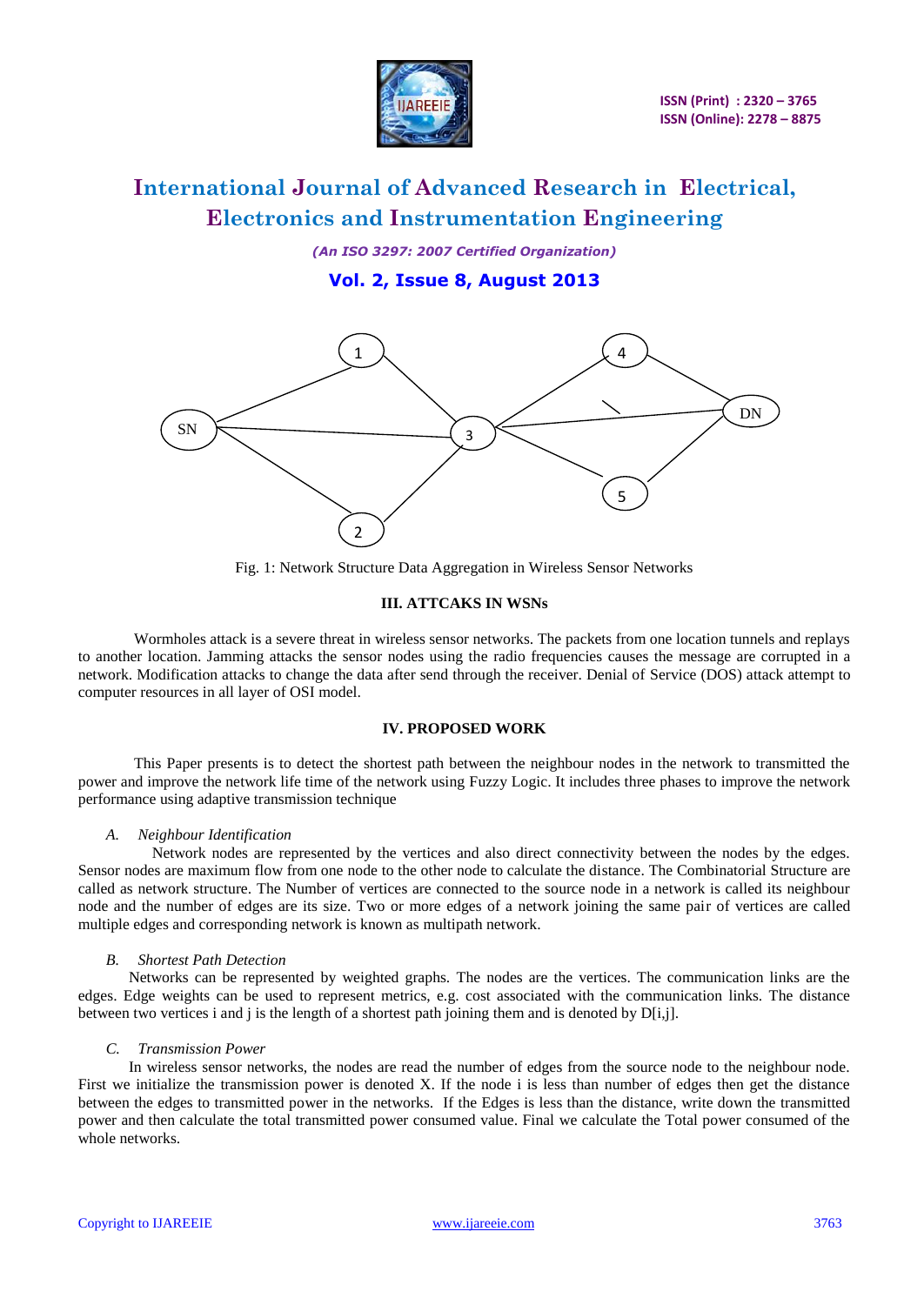

*(An ISO 3297: 2007 Certified Organization)*

### **Vol. 2, Issue 8, August 2013**

#### *D. Transmission power using shortesh path*

 Networks can be represented by clustering approach. The distance between two vertices of node i and j is the length of a shortest path joining them and is denoted by D[i,j]. If there is no path between cluster head of each node joining i and j then we define as  $D[i,j]=0$ . First we initialize the transmission power is denoted R. If the node i is less than number of edges are connected to the each cluster head node selection then get the distance between the edges to transmitted power in the networks. Final we calculate the Total power consumed of the whole networks**.**

The Sensor nodes are grouped various clusters and each clusters have elected as one cluster head with ID. The cluster head to calculate the distance between each member and also exchanged the topology to discover the packets. The cluster head collect the data from each member to calculate the power level by using the formula.

#### **Power= Energy \* Time**

Finally the Fuzzy Logic is used to select the best nodes for aggregation. The Parameters like faith value, power level and distance from each node through cluster head as taken as input and fuzzy rules are formed. The rules are based on the output will be treated as the best node and worst node. The best nodes are aggregated with the cluster head ID, the data send to the base station. The Cluster Head ID is mentioned like the nodes are the best node in the network. The Remaining Worst nodes are eliminating in the network.

*1.Distance Calculation*

The Euclidean distance from each cluster head through the neighboring nodes (a,b) calculated by using the formula,

**D** =  $((a_2-a_1)^2 + (b_2-b_1)^2)^{1/2}$ 

*2. Energy Calculation*

The Energy calculated by using the formula in a network,

 $\mathbf{E}_{\text{total}} = \mathbf{E}_{\text{tx}} + \mathbf{E}_{\text{rx}} + \mathbf{E}_{\text{initial}} + \mathbf{E}_{\text{sensing}}$ 

Where, E<sub>total</sub>- Total energy cost in a network  $E_{tx}$ -Transmitter cost Erx-Receiver cost Eintial- Idle energy cost in a network Esensing- sensing node energy cost

#### *3. Fuzzy Logic*

The degree of the input fundamental steps and condition of fuzzy logic are strong-minded. On the basis of the rule is gritty. The results are acquired every fuzzy rules are multiple together with single overall results. The fuzzy sets of A with a membership function of X rules are determined. Antecedent 1 and 2 are the low the consequent are high.

Distance (D)= { 
$$
[BN, a]
$$
,  $[WN, b]$  }

Where,

a-Fuzzy set membership grade Best Node in Cluster ID with distance calculation b-Fuzzy set membership grade Worst Node in Cluster ID with distance calculation Power Consumed  $(P)= \{ [BN, c], [WN, d] \}$ 

#### Where,

c-Fuzzy set membership grade Best Node in Cluster ID with power consumption d-Fuzzy set membership grade Worst Node in Cluster ID with power consumption Faith Value  $(F)= \{ [BN, e], [WN, f] \}$ 

Where,

e-Fuzzy set membership grade Best Node in Cluster ID with faith value f-Fuzzy set membership grade Worst Node in Cluster ID with faith value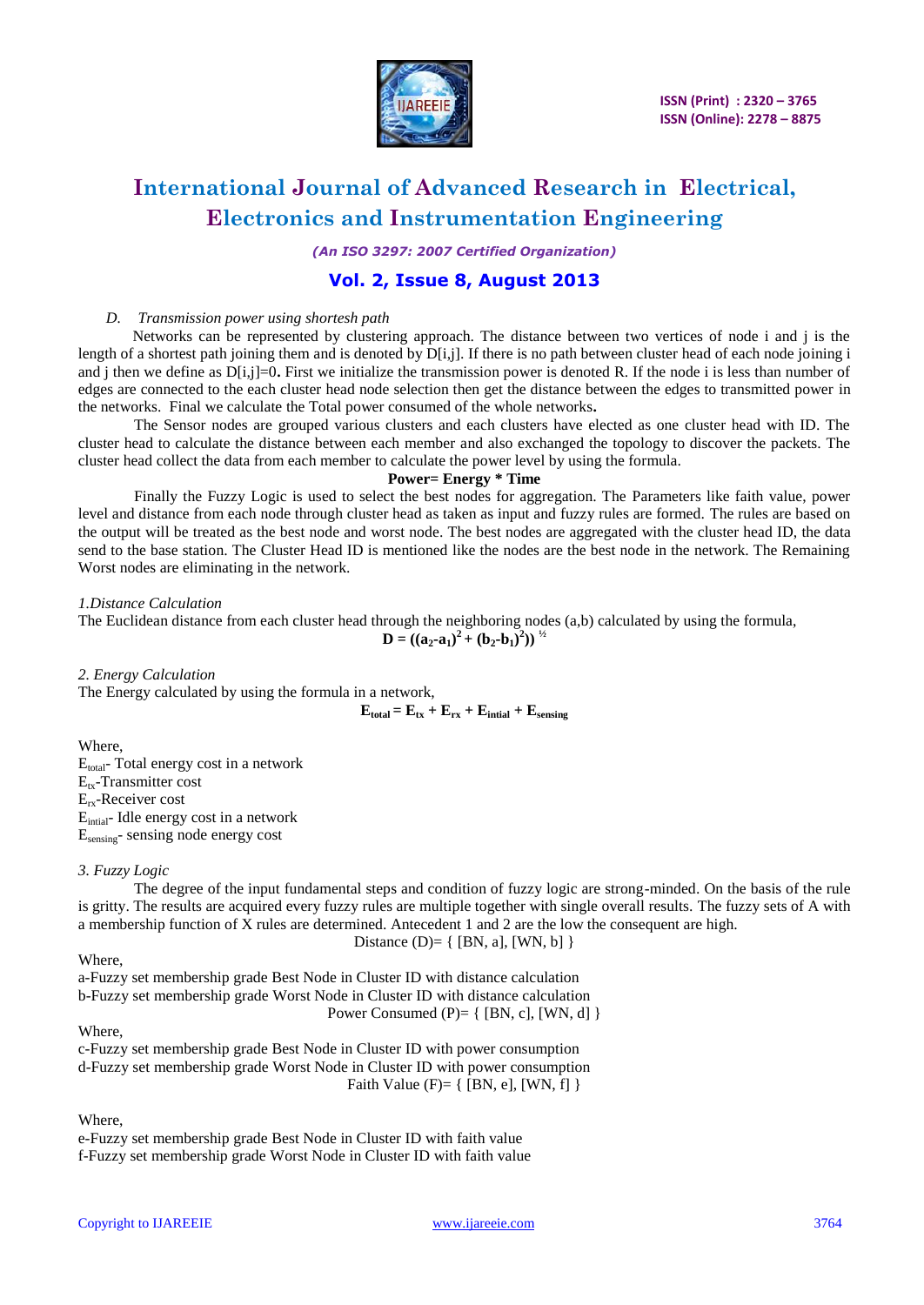

*(An ISO 3297: 2007 Certified Organization)*

### **Vol. 2, Issue 8, August 2013**

Table I: Decision Making using Fuzzy Logic Techniques

| <b>Distance D</b> | <b>Power Consumed P</b> | <b>Faith Value F</b> | <b>Consequences</b> |
|-------------------|-------------------------|----------------------|---------------------|
| Low               | Low                     | High                 | <b>Best</b>         |
| Low               | High                    | High                 | <b>Best</b>         |
| High              | Low                     | Less                 | <b>Best</b>         |
| Low               | Low                     | Less                 | <b>Best</b>         |
| High              | High                    | Less                 | Worst               |
| High              | Low                     | Less                 | Worst               |
| Low               | High                    | Less                 | Worst               |
| High              | High                    | High                 | Worst               |

#### **V. RESULTS**

Nodes have been transmitted at a specified interval one after another. Figure 2 shows that the clustering techniques transmitted data to the base stations. Figure 3 shows that the Average Energy Consumption of the Network. Figure 4 shows that the Throughput in secured data aggregation using Fuzzy Logic techniques.

| S.No | <b>Parameter</b>                               | <b>Value</b> |
|------|------------------------------------------------|--------------|
| 1.   | <b>Transmitting Power</b>                      | 60mW         |
| 2.   | Receiving Power                                | 40mW         |
| 3.   | <b>Idle Power</b>                              | 8.3mW        |
| 4.   | <b>Inactive Power</b>                          | 15.2mW       |
| 5.   | Energy per Individual node                     | 50J          |
| 6.   | <b>Weighting Parameters</b><br>$W_1$ and $W_2$ | 0.4, 0.8     |

Table II: Simulation Parameters of the Network



Fig. 2: Clustering techniques transmitted data to the base station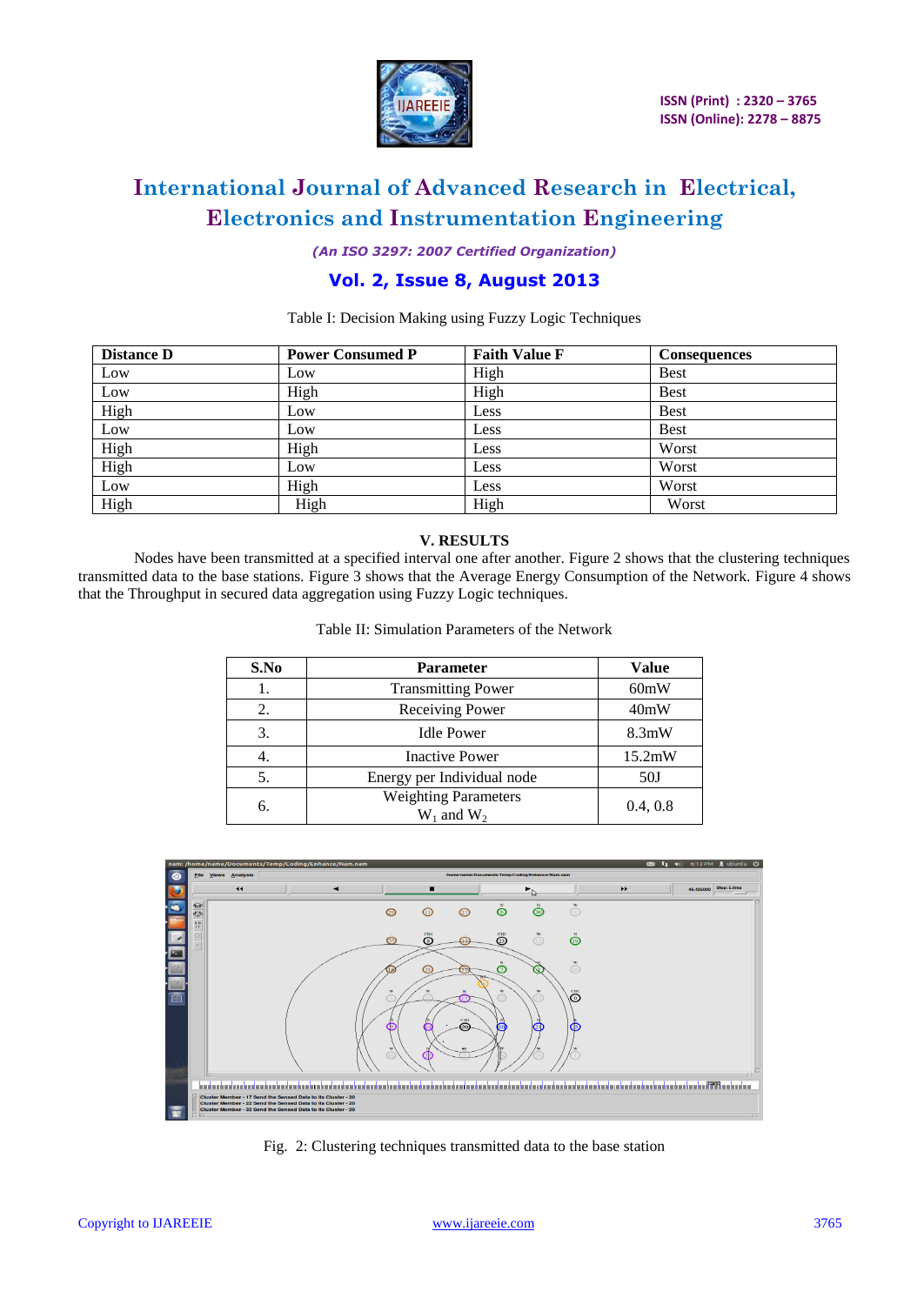

*(An ISO 3297: 2007 Certified Organization)*

### **Vol. 2, Issue 8, August 2013**



Fig. 3: Average Energy Consumption



Fig. 4: Throughput in Secured data aggregation using Fuzzy Logic